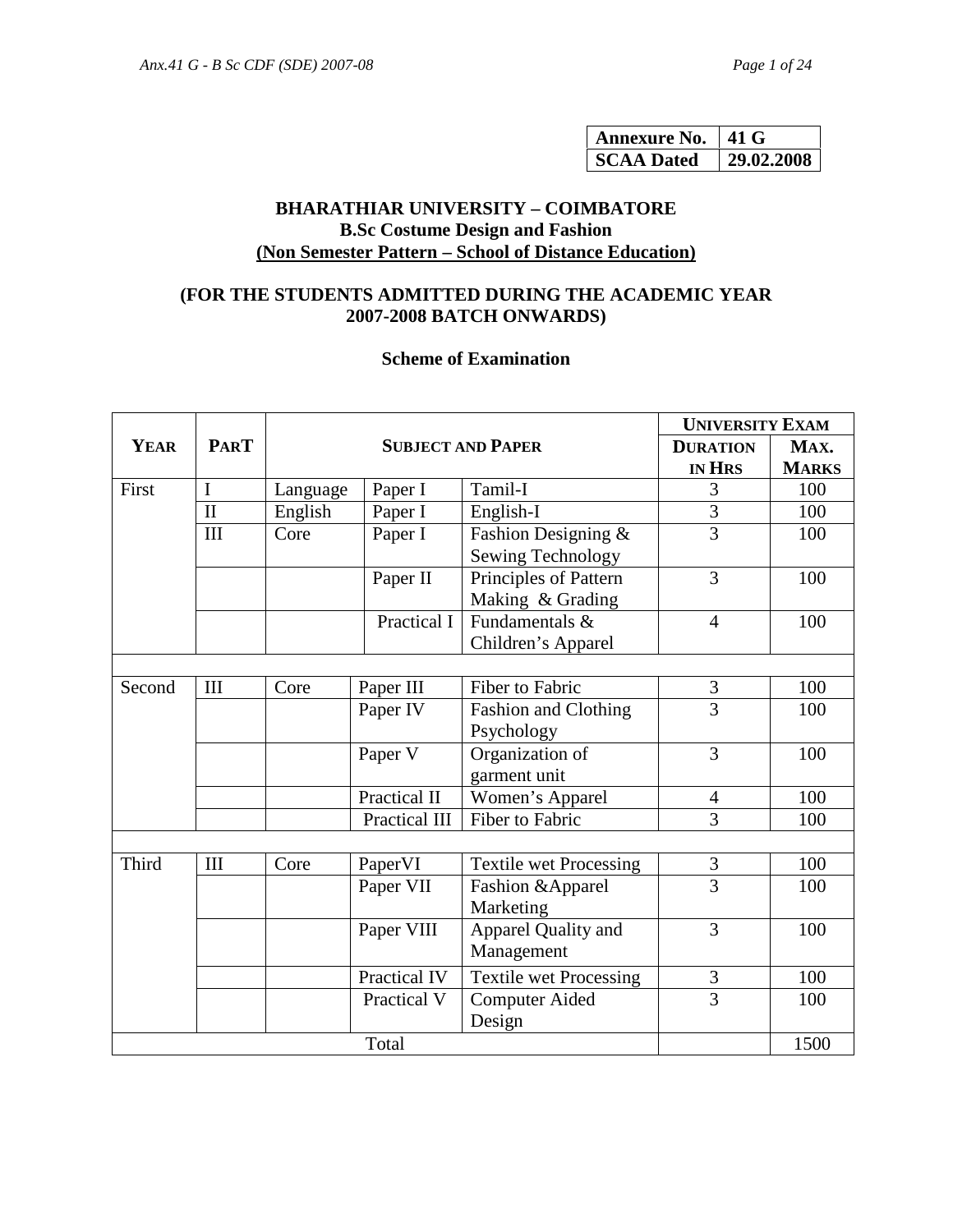#### PAPER 1

#### FASHION DESIGNING & SEWING TECHNOLOGY

#### **UNIT I**

 Terms related to the fashion industry – Fashion, style, fad, classic, collection, chic, custom made, mannequin, fashion, show, trend, forecasting, high fashion, fashion cycle, haute couture, couture, couturier, fashion director, fashion editor, line, knock-off, avant garde, bridge, buying house, apparel, fashion merchandising, pre-a-porter, sample.

 Design – definition and types -Elements of design- Application of structural and decorative design in a dress, Selection and application of trimmings and decorations. Fashion accessories – shoes, hand bags, hats, ties – different types / shapes. Principles of design – balance – formal and informal, rhythm – through repetition, radiation and gradation, emphasis, harmony and proportion.

#### **UNIT II**

 Colour – definition, colour theories – prang colour chart and munsell colour system, Dimensions of colour – hue, value and intensity. Standard colour harmonies – application in dress design. Colour in principles of design – application of the same in dress design

 Designing dresses for unusual figures – becoming and unbecoming – for the following figure types: Stout figure, thin figure, slender figure, narrow shoulders, broad shoulders, round shoulders, large bust, flat chest, large hip, large abdomen, round face, large face, small face, prominent chin and jaw, prominent forehead

#### **UNIT III**

 Sewing Machineries – Classification of sewing machines, parts and functions of single needle machine, Double needle machine, over lock machine, bar tacking machine, Button hole making machine, button fixing machine, feed-of-the-arm machine, blind stitching machine, fabric examining machine. Special attachments, Care and maintenance, common problems and remedies

#### **UNIT IV**

 Stitching mechanism – Needles, bobbin and bobbin case, bobbin winding, loops and loop spreader, threading finger, upper and lower threading, auxiliary hooks, throat plates, take-ups, tension discs –upper and lower thread tension, stitching auxiliaries, pressure foot and its types, Feed mechanisms – drop feed, differential fed, needle feed, compound feed, unison feed, puller feed.

 Cutting technology – definition, function, scope. Cutting equipment and tools, vertical reciprocity cutting machine, rotary cutting machine, band knife cutting machine, die-cutters Types of spread and its quality, spreading equipment and tools used for spreading, spreading methods.

 **.** 

#### **UNIT V**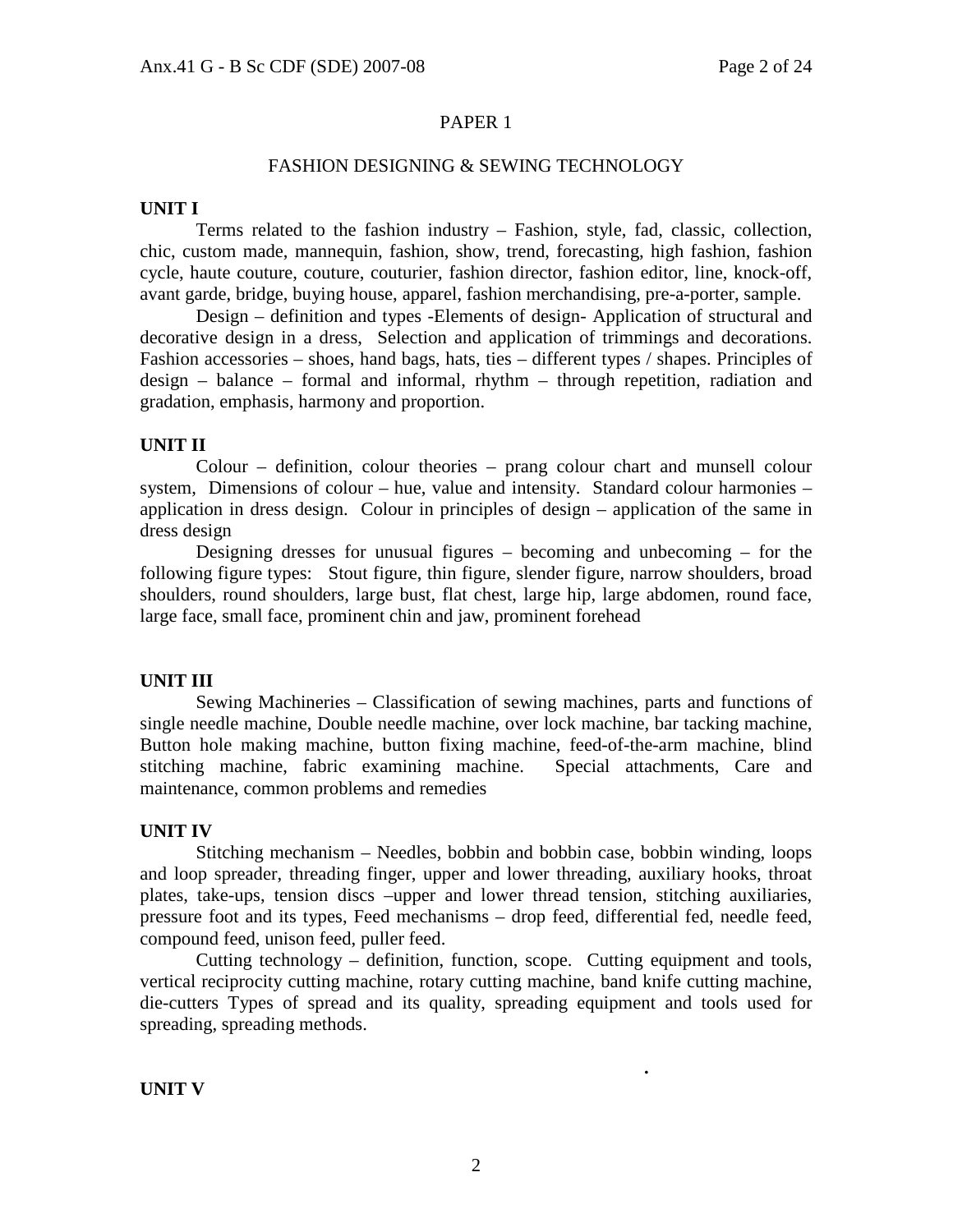Marking methods, positioning marking, types of markers, efficiency of a marker plan, requirements of marker planning. Pressing Equipments – purpose, pressing equipments and methods – iron, steam press, steam air finisher, steam tunnel, special types – pleating, permanent press.

 Sewing federal standards for stitch and stitch classification, federal standards for seam and seam classification, Fabric sewability, Sewing threads – types, essential qualities of a sewing thread, Manufacturing process of cotton and synthetic threads, twisting process.

# **REFERENCE:**

1.The Technology of Clothing Manufacture – Harold Carr and Barbara Latham, Blackwell Science (1994)

2.A Complete Guide for Sewing - Coles M Sew, Heinemann Professional Publishing, Singapore.

3.Reader's Digest Sewing Guide, Complete Guide to Sewing, 13th Edition, The Reader's Digest Association Inc, Pleasant Ville

4.Fashion Sketch Book – Bina Abling, Fair Child Publications, New York

5.Wardrobe Strategies for Women – Judith Rasband, Delmar publishers London 6. Fundamentals of Textiles and their Care – Susheela Dantyagi,  $5<sup>th</sup>$  edition, Orient Longman Ltd New Delhi

7.Inside the Fashion Business – Heannette A Jarnow et-al, macmilan Publishing Company, New York.

8.Art and Fashion in Clothing Selection – Mc Jimsey and Harriet, Iowa State University Press, Iowa.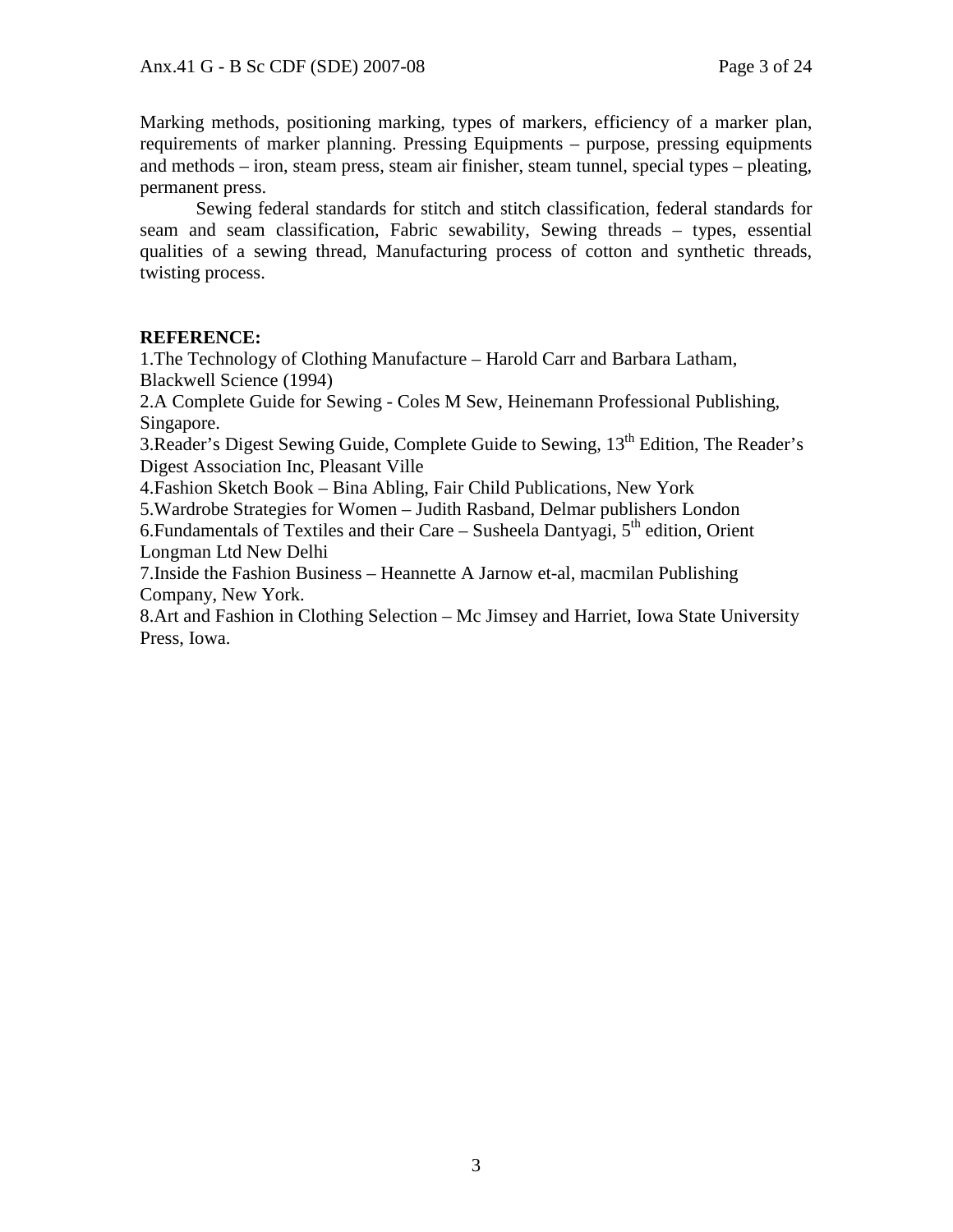#### I YEAR PAPER 2

# PRINCIPLES OF PATTERN MAKING & GRADING

# **UNIT I**

Body measurements – importance, preparing for measuring, ladies measurements, boys and men's measurements. Standardizing body measurements – importance, techniques used. Relative length and girth measures in ladies / gentlemen . Preparation of fabric for cutting – importance of grain in cutting and construction, steps in preparing the fabric for cutting

# **UNIT II**

Pattern making – methods of pattern making – (drafting and draping), merits and demerits. Types of paper patterns (patterns for personal measurements and commercial patterns). Principles of pattern drafting. Pattern details. Steps in drafting basic bodice front, back and sleeve. Draping – preparation of body form, steps in draping a basic bodice front, bodice back and sleeve

# **UNIT III**

Styles created by shifting of blouse darts, adding fullness to the bodice, converting darts to seams and partial yokes and incorporating darts into seams forming yokes. Fitting – standards of a good fit, steps in preparing a blouse for fitting, checking the fit of a blouse, solving fitting problems in a blouse, fitting techniques

# **UNIT IV**

Pattern alteration – importance of altering patterns, general principles for pattern alteration, common pattern alteration in a blouse. Pattern grading – definition, types, manual – master grades, basic front, basic back, basic sleeve, basic collar and basic grading.

# **UNIT V**

Pattern layout – definition, purpose, rules in layout, types of layout (methods), Layouts for lengthwise striped designs, fabric with bold designs, asymmetric designs, one way designs. What can be done if cloth is insufficient, fabric cutting, transferring pattern markings, stay stitching and ease stitching.

### REFERENCE:

1.Practical Clothing Construction – Part I and II, Mary Mathews, Cosmic Press, Chennai (1986)

2.Pattern Grading for Women's Clothes, The Technology of Sizing – Gerry Cooklin, Blackwell Science Ltd (1990)

3.Zarapker System of Cutting – Zarapker.K.R, Navneet Publications ltd.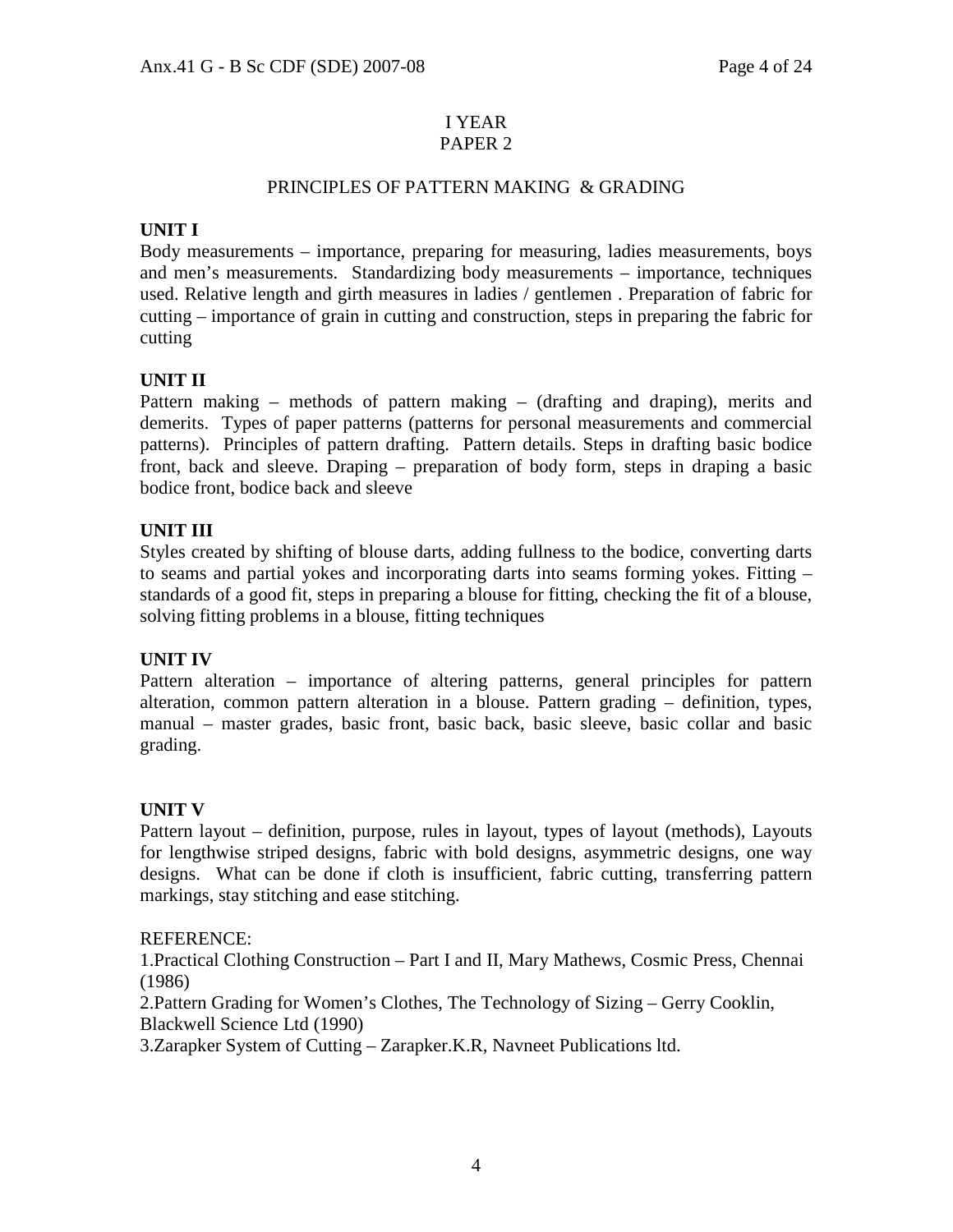### I YEAR PRACTICAL I FUNDAMENTALS & CHILDREN'S APPAREL

- 1. Preparation of samples for seams and seam finishes
- 2. Preparation of samples for hems
- 3. Preparation of samples for fullness
- 4. Preparation of samples facings and binding
- 5. Preparation of samples plackets and fasteners
- 6. Preparation of samples plain sleeve, puff sleeve (any one type), raglon sleeve
- 7. Preparation of samples yoke with fullness within the yoke, yoke supporting fullness
- 8. Preparation of samples peter pan collar, full shirt collar, shawl collar
- 9. Preparation of samples patch pocket, bound pocket

# CHILDREN'S APPAREL

- **Designing, drafting and constructing the following garments for the features prescribed**
- **List the Measurements required and Materials suitable**
- **Calculate the cost of the garment**
- **Calculate the material required Layout method and Direct measurement method**
- 1. Bib variation in outline shape
- 2. Panty plain or plastic lined panty
- 3. Jabla without sleeve, front open (or) Magyar sleeve, back open
- 4. Baba suit knicker with chest piece attached (or) Romper
- 5. A- Line petticoat double pointed dart, neckline and arm hole finished with facing (or) Petticoat with gathered waist
- 6. Summer frock with suspenders at shoulder line, without sleeve / collars (or) Angel top with raglon sleeve, fullness at neckline
- 7. Knicker elastic waist, side pockets
- 8. Shirt open collar, with pocket

### **REFERENCE:**

1.Practical Clothing Construction – Part I and II, Mary Mathews, Cosmic Press, Chennai (1986)

2.Zarapker System of Cutting – Zarapker.K.R, Navneet Publications ltd.

3.Practical cutting and Tailoring Part II Eshwasri Anwahi, Lakhraj Hans R.B Publications, Delhi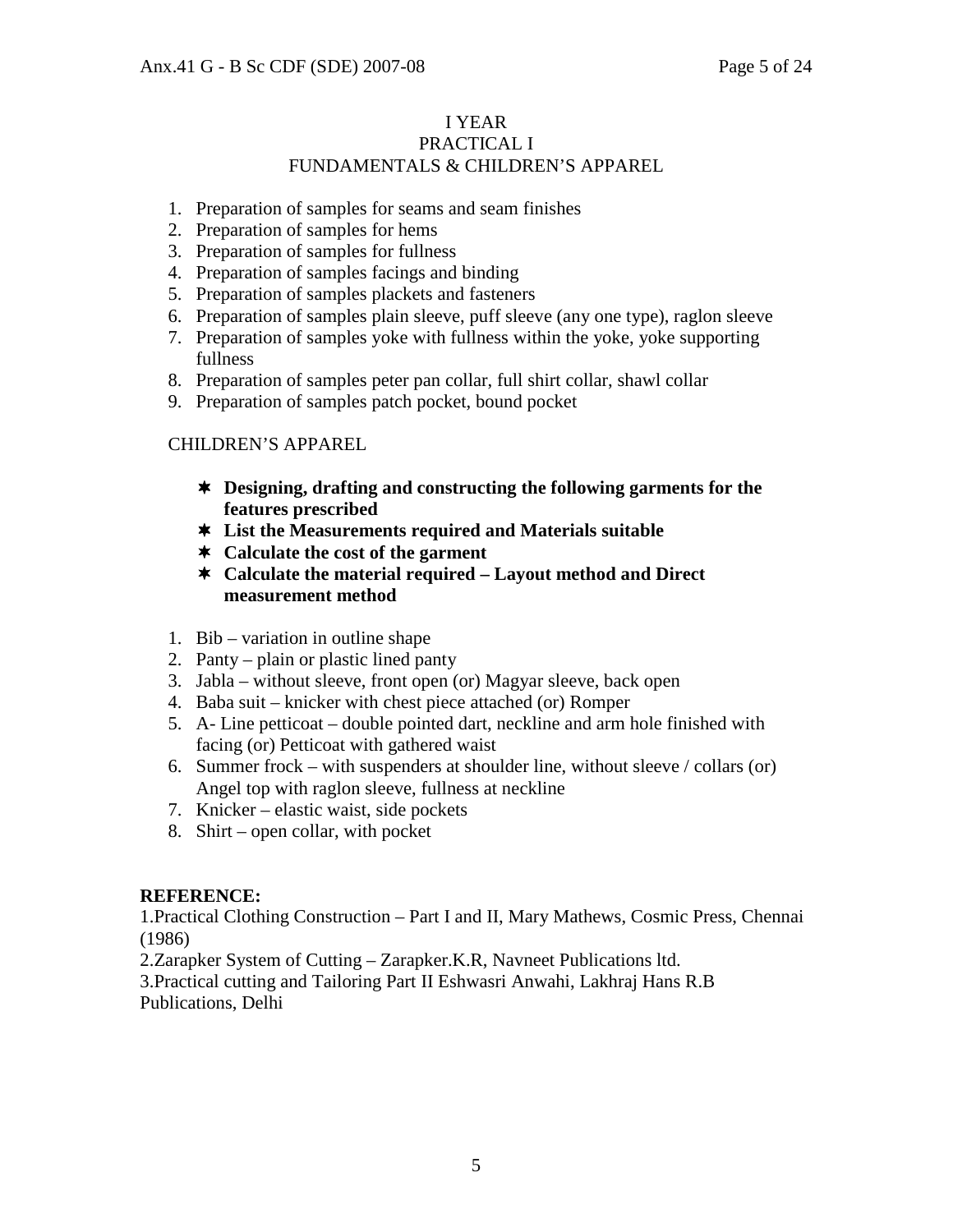# II YEAR PAPER 3 **FIBER TO FABRIC**

# Unit I

Introduction to the field of Textiles – major goals – classification of fibers – natural  $\&$ chemical – primary and secondary characteristics of textile fibers

### Unit II

Manufacturing process, properties and uses of natural fibers – cotton,linen,jute,pineapple, hemp, silk, wool, hair fibers, Man-made fibers – viscose rayon, acetate rayon, nylon, polyester, acrylic

### Unit III

Spinning – definition, classification – chemical and mechanical spinning –,opening, cleaning, doubling, carding, combing, drawing, roving, spinning Yarn classification – definition, classification – simple and fancy yarns, sewing threads and its properties

### Unit IV

Woven – basic weaves – plain, twill, satin. Fancy weaves – pile, double cloth, leno, swivel, lappet, dobby and Jacquard Weaving technology – process sequence – machinery details

### Unit V

Knitting type of knitting passage of material Knitting structure .Non-woven – felting, fusing, bonding, lamination, netting, braiding & calico, tatting and crocheting

### References :

Textiles – Fibre to Fabric, Corbmann B P, International Students edition, Mc Graw Hill Book Co, Singapore 1985

Sewing and Knitting – A Reader's Digest step-by-step guide, Reader's Digest, New York 1993

Fabric Science 5<sup>th</sup> Edition, Joseph J Pretal, Fairchild Publications, NewYork 1990 Technology of dyeing and Printing – Shenai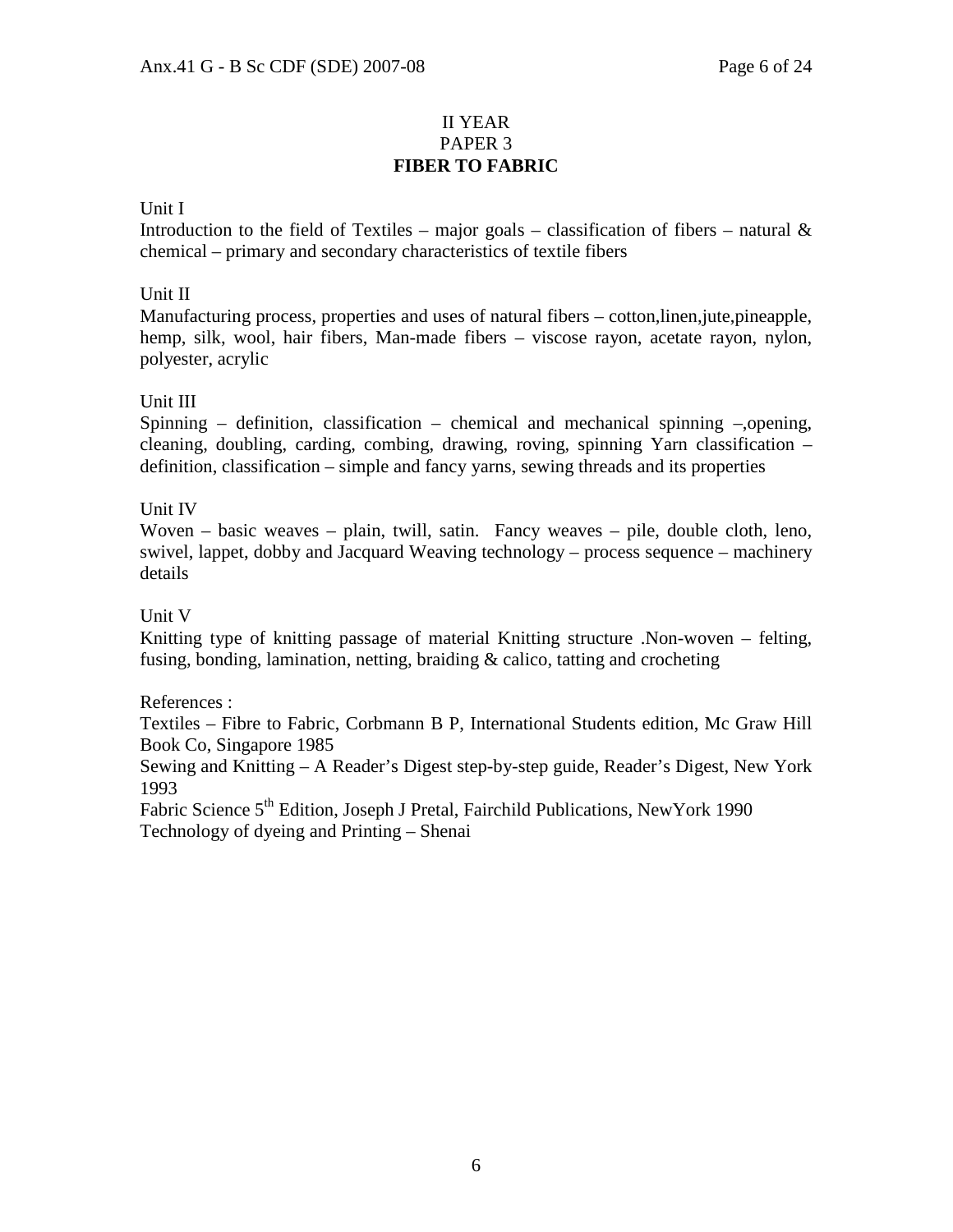#### II YEAR PAPER 4

# **FASHION AND CLOTHING PSYCHOLOGY**

#### Unit I

Factors influencing fashion changes – psychological needs of fashion, Social psychology of fashion, technological, economical, political, legal and seasonal influence. Role of costume as a status symbol, personality and dress, clothes as sex appeal, cultural value Fashion cycles, repetition of fashion

### Unit II

Fashion evolution – fashion cycles, length of cycles, Consumer groups in fashion cycles – fashion leaders, fashion innovators, fashion motivation, fashion victim, fashion victims, fashion followersAdoption of fashion – trickle down, trickle up and trickle across theory Fashion forecasting – market research, evaluating the collection, Fashion services and resources (fashion services, colour services, video services, newsletter services, websites, directories and references), Design - historic and ethnic costume.

### Unit III

Visual Merchandising of Fashion, Types of Displays - Window displays, Interior isplays, Elements of Display – The Merchandise, mannequins & forms, props, signage, lighting. Merchandising Presentation – tools and techniques – back drop, forms, fixturesFashion show – definition, planning, budgeting, location, timings, selection of models, collection, set design, music, preparing the commentary, rehearsal.

### Unit IV

Understanding fashion designer – types – classicist, idealist, influenced, realist, thinking poet. Indian Fashion Designers – Haute couture – Rohit hosla,GitanjalKashyap,Hemant Trivedi, J.J.Valaya, James ferrerira, Ritu Kumar, Rohit Bal, Tarun TahilianiMinimalists – Himanshu and Sonali Sattar, Sangeethe Chopra, Wendell Rodricks Village India – Bhamini Subramaniam, Anju modi, Indiar, Broker, Madhu Jain.Studio line – Bhairavi Jaikishan, Kishan Mehta, Ravi Bajaj, Ritu Beri, Rockys.

### Unit V

World fashion Centres - France, Italy, America, far eastContributions of well known designers from France, America, Italy, Britain and Far east countries.

### Reference:

Retail Fashion, Promotion and Advertising – Drake et-al, Macmillan publishing Company, New York.

Fashion – From Concept to Consumer – Gini Stephens Frings,  $6<sup>th</sup>$  edition, Prentice Hall (1999).

Inside the Fashion Business – Bennett, Coleman & Co, Mumbai (1998)

Art and Fashion in Clothing Selection – Harriet T, Mc Jimsey, The Iowa state University Press, Ames, Iowa (1973)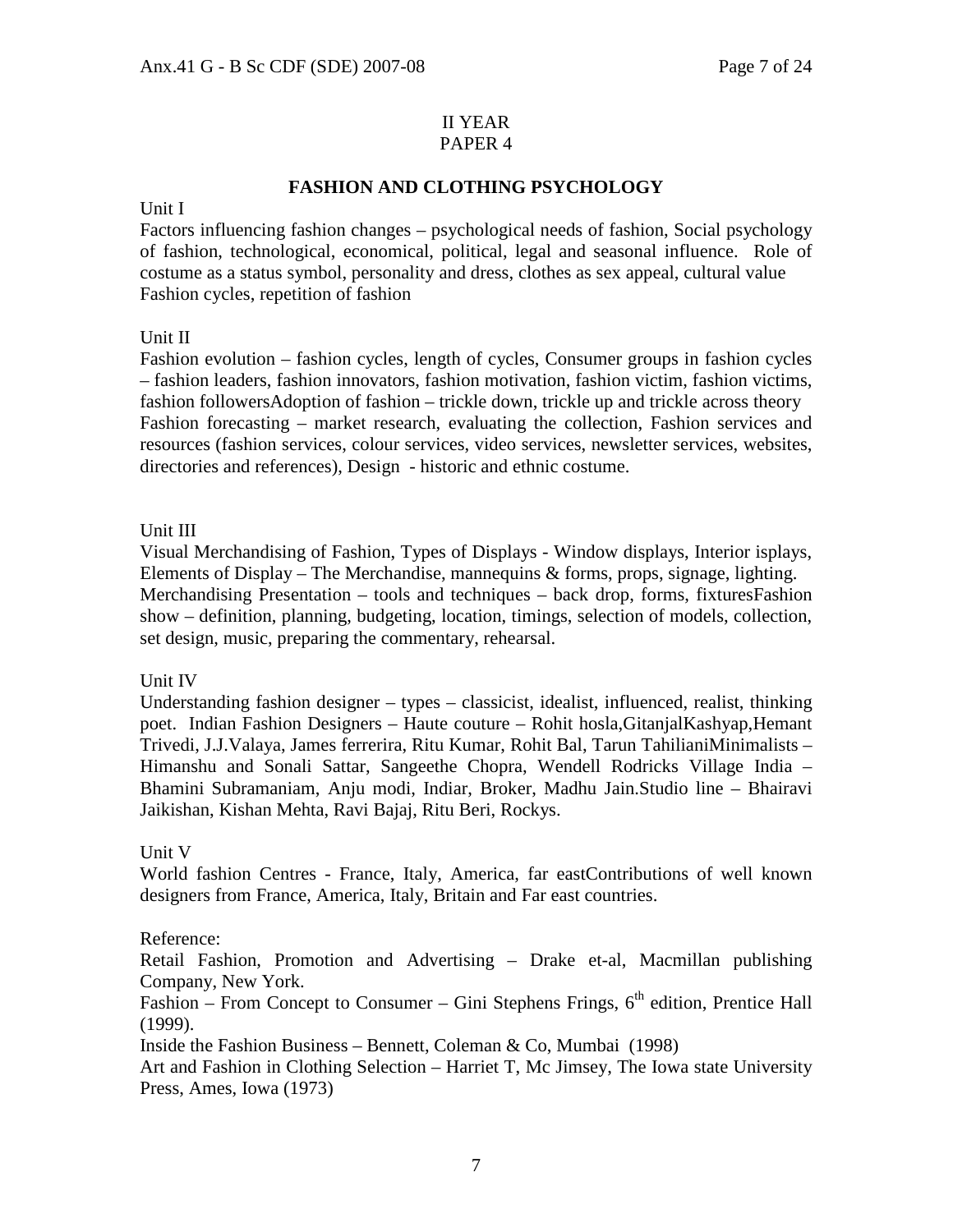# II YEAR

# PAPER 5

# **ORGANIZATION OF GARMENT UNIT**

Unit I

Entrepreneurship – meaning, definition and types, need for entrepreneurs, qualities and types of entrepreneurs. Difference between Entrepreneur and ManagerManagement – Definition, Management as a process – Planning, Organising, Directing, Controlling, Co ordination

Unit II

Institutions supporting entrepreneurs – DIC, NSIC, SISI, SIPCOT, TIIC, KVIC, CODISSIA, Commercial banks – SBI Organisational Structure of a garment unit – Hierarchical organization, production planning and control

# Unit III

Different departments in a garment unit – Design department, finance department, purchasing department, production department, Organizing different sections – hierarchy. Personnel involved in all the departments, Nature of the job

# Unit IV

Factory Design and layout – importance of factory design, factors affecting factory design, types of buildings (single and multi-storey) – Advantages and limitations. Factory layout – process, product and combined layoutDesign requirements – requirements relating to health, safety and welfare

# Unit V

Performance of Indian Garment Exports, SWOT Analysis, Setting up garment unit for export market, export documents, export finance – payment methods, export shipping.Role of merchandiser in a garment unit

# **REFERENCE:**

Principles of Management – Dinakar pagare, Sultan Chand and Sons, delhi

Entrepreneurship Development in India – Dr. C B Gupta, Dr, N P Srinivasan, Sultan Chand and Sons Delhi (1997)

Garment Expots – Darlie O Koshy (1997)

Introduction to Clothing Production Management – A J Chester  $2^{nd}$  edition, Wrenbury Associates Ltd (1998)

The Technology of Clothing Manufacture – Harold Carr and Barbara Latham, Blackwell Science (1994)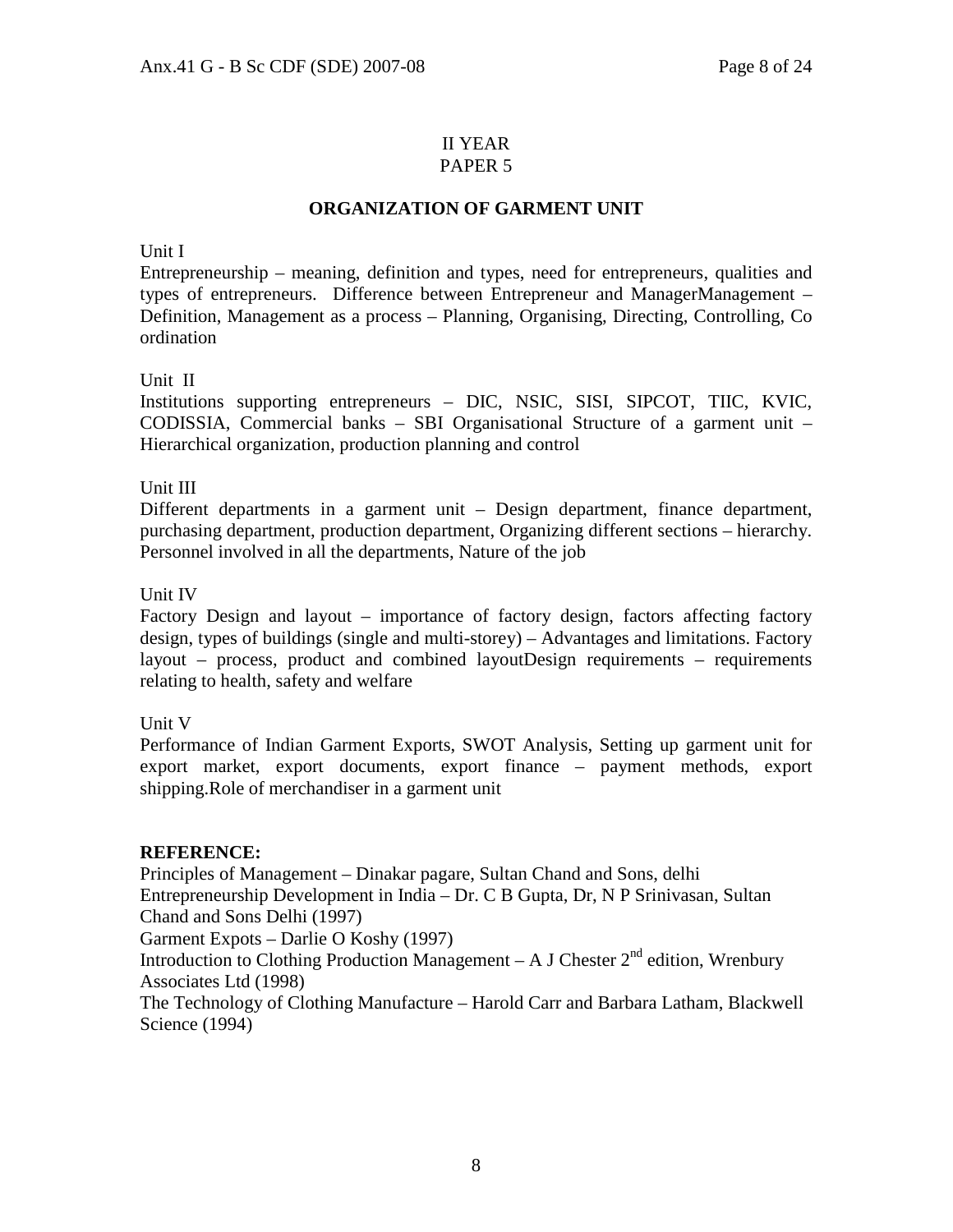#### II YEAR PRACTICAL II

# **WOMEN'S APPAREL**

**Designing, drafting and constructing the following garments for the features prescribed List the Measurements required and Materials suitable Calculate the cost of the garment Calculate the material required – Layout method and Direct measurement method** 

- 1. Saree Petticoat six panel, decorated bottom
- 2. Brassier –back open
- 3. Blouse –front open, fashioned neck, waist band at front, with sleeve
- 4. Middy circular / gathered / pleated, with waist band
- 5. Middy top kimono / raglan sleeve, gathers / belt at waist
- 6. Sal war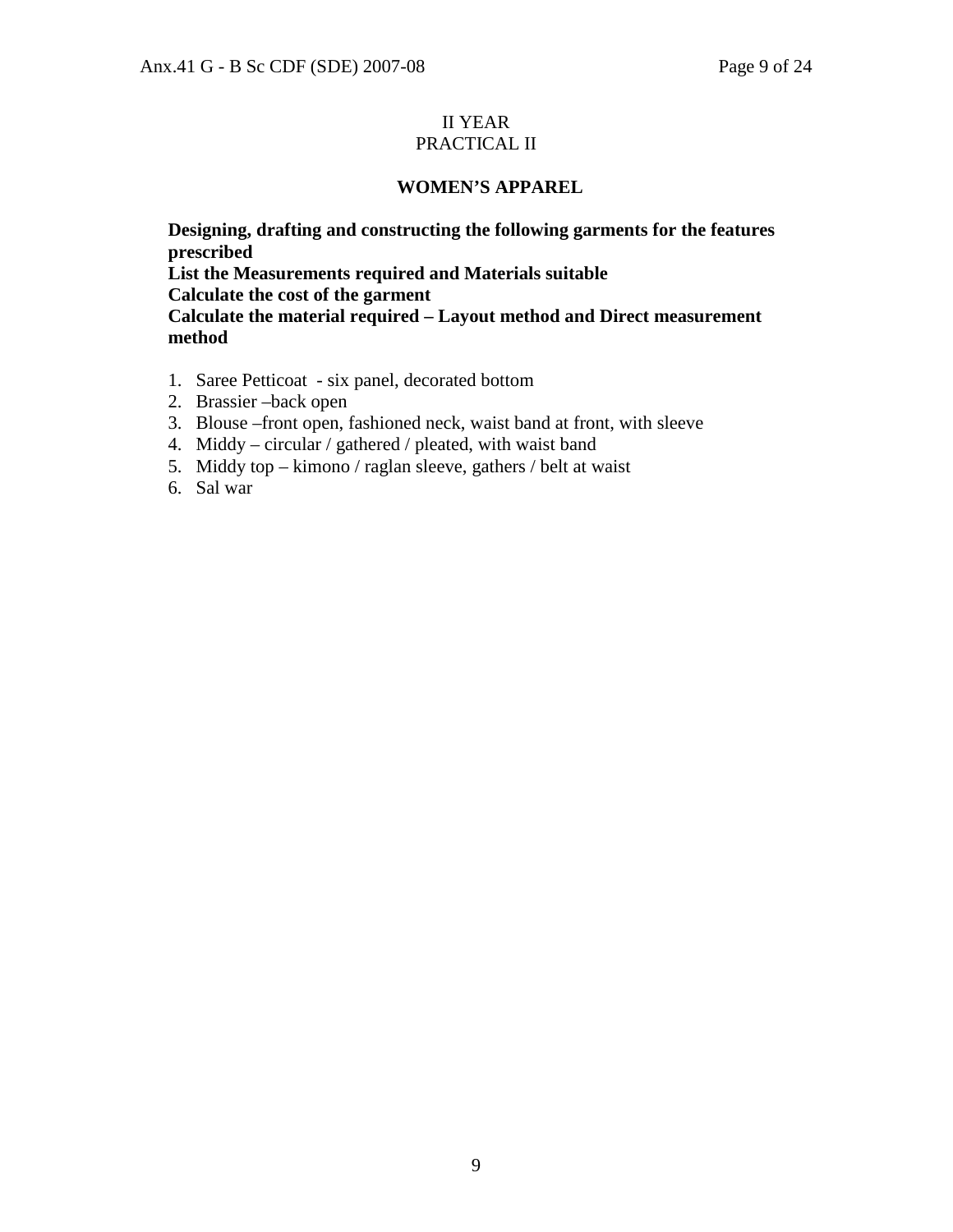# II YEAR PRACTICAL III

# **FIBER TO FABRIC**

### **Identification of Textile Fibres**

**Testing of Fiber**– Cotton, Silk, Wool, Nylon, Polyester, Linen, Rayon, Jute.

- 1. Microscopic Method
- 2. Flame Test

# **Testing of Yarns & Fabric**

- 1. Count of the Yarn using Wrap Reel
- 3. Twist of the Yarn using Twist Twister
- 6. Course length and Loop Length of Knitted Fabric
- 7. Color Fastness
- 8. Tests of Fabric Shrinkage

# **Analyses of Fabric**

Plain/twill/satin/honey comb/terry/extra warp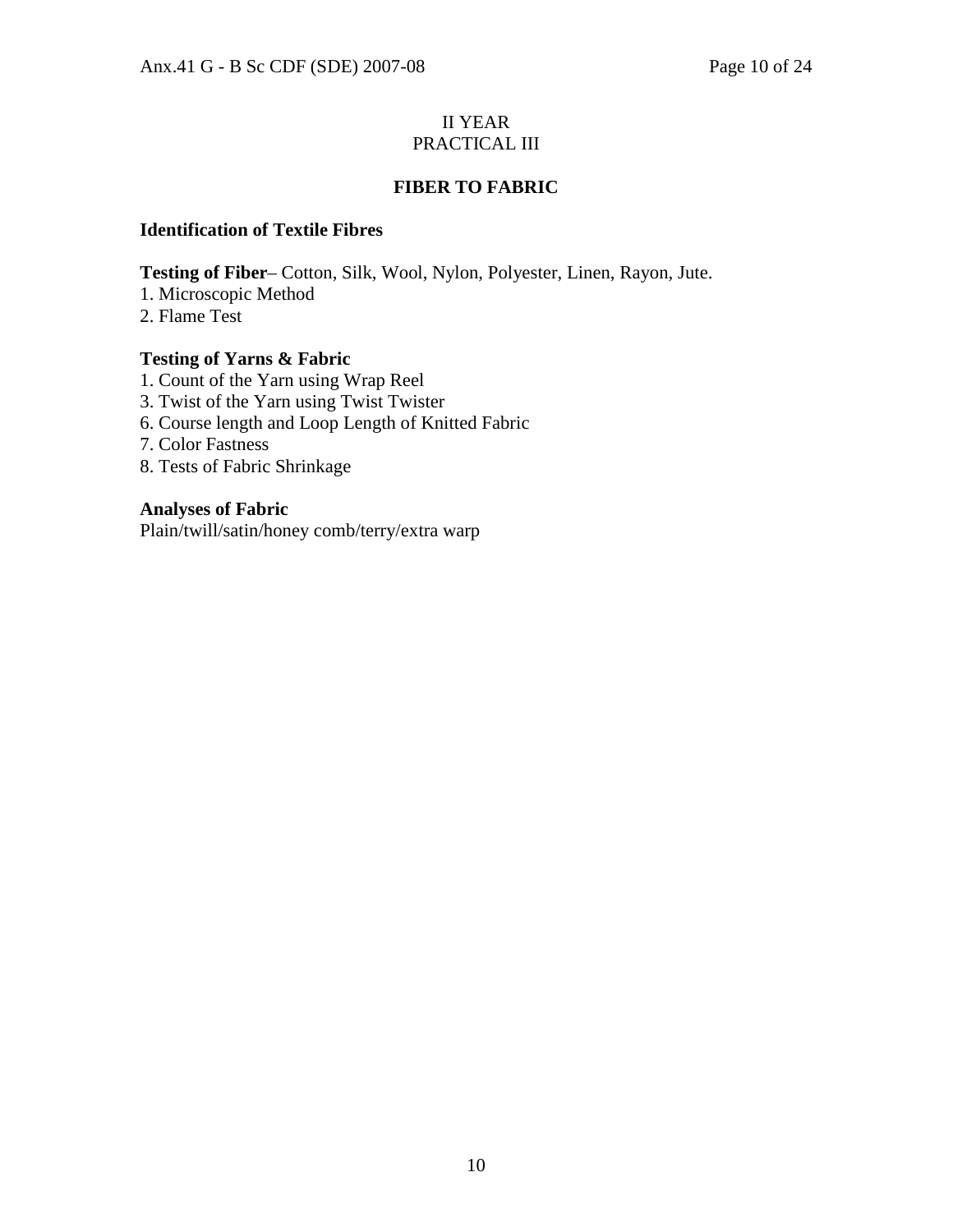#### III YEAR PAPER 6

# **TEXTILE WET PROCESSING**

### $Unit - I$

Production sequence of textile fabrics – flow chart – brief.Fabric Preperation – Singeing, Desizing, scouring, Bleaching (different methods), mercerizing (different methods),  $Unit - II$ 

Dyeing – dyes – classification, properties and of dyes, direct, vat, reactive, acid, basic, Vegetable dyes – types and colours commonly used, significance of vegetable dyesStages of dyeing – fibre, yarn, fabric and garment – process involved, advantages and limitations

# $Unit - III$

Methods of dyeing: Batch dyeing – winch, jigger padding, Package dyeing, Combination dyeing, Machines used and process involved Fastness properties of fabric –water ,sunlight etc.,– water repellent finishes, Soil release finish Biological control finishes – moth and mildew control Safety related finishes – flame retardant Environmental problems in the finishing and dyeing Industry .Effluent treatment of water – methods and process involved

# Unit IV

Printing – Introduction to printing, differences between printing and dyeing, Preparation of fabric for printing – cotton, linen, polyester, wool and silk, Methods of printing preparation of printing paste, selection of thickening agents

### Unit V

Direct printing: Block printing Stencil Printing –, materials used for preparing stencils, process involved and techniques used Screen Printing –Flat screen & Rotary screen Printing, Preparation of screen, print paste, screen printing process ,Discharge Printing – chemicals used, process involved Resist Printing, Batik printing wax used, Equipments required, Process sequence and techniques used Tie and Dye, Other Printing Methods: Ink jet printing, Heat transfer printing, photo printing,

### Reference:

Textiles – Ninth edition, Sara J Radolph and Anna L Langford, Prentice hall, New Jersey (2002)

Textile Processing – J L Smith, Abhishek Publications, Chandigarh (2003)

Textile Chemistry – Peters R H, Vol I, & II, Textile Institute Manchester (1970)

Beginners guide to fabric dyeing and printing  $-$  stuart  $\&$  Robinson, Technical books, London (1982)

Thickening agents and emulsion thickenings in textile printing – Herbert Barthm, New Delhi (1994)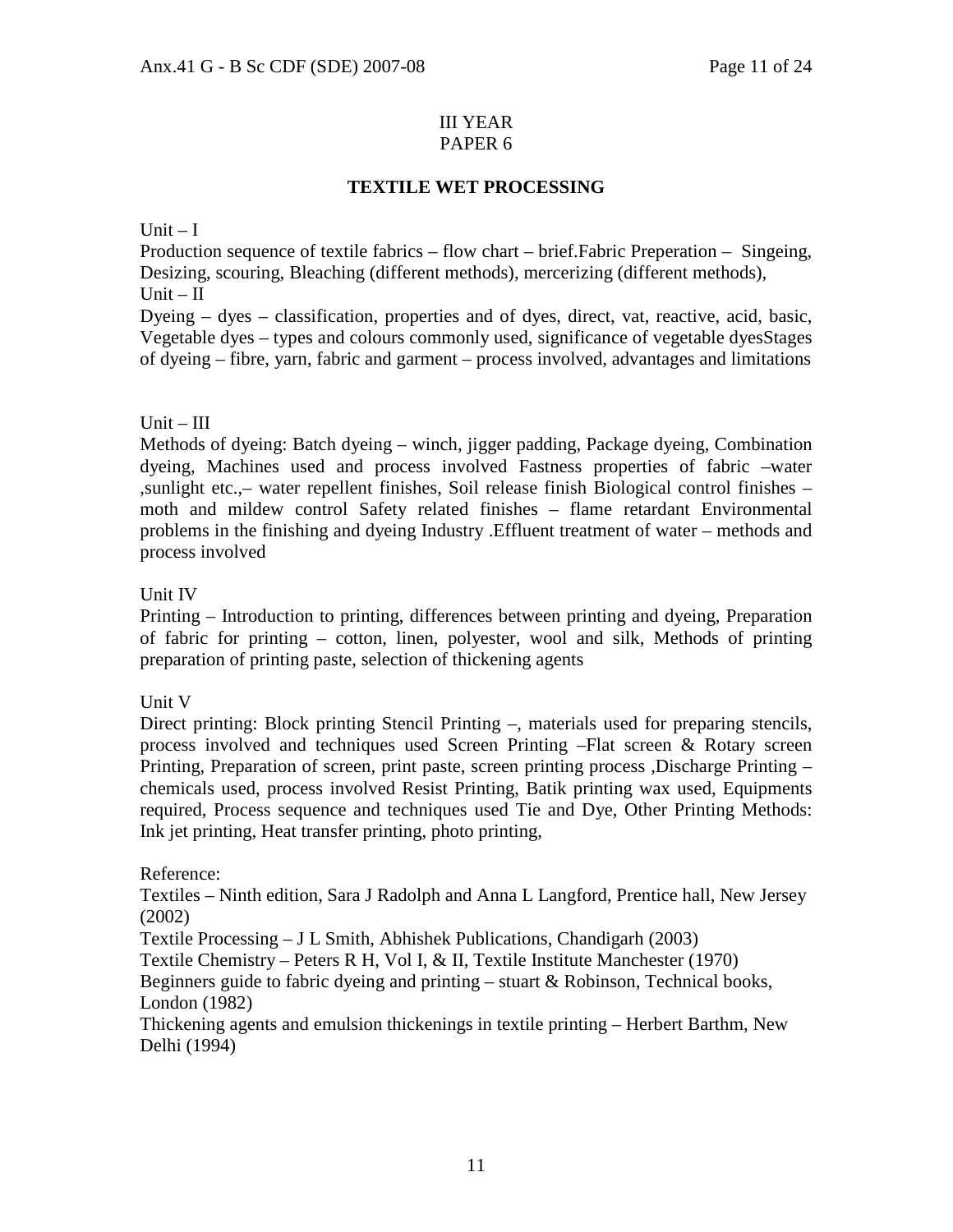#### III YEAR PAPER 7

# **FASHION& APPAREL MARKETING**

#### Unit I

Meaning and classification of marketing, Fashion marketing, fashion market – size and structure, marketing environment – micro and macro marketing environment, trends in marketing environment

### Unit II

Marketing function – assembling, standardization and grading and packaging, product planning and development, importance of fashion products, nature of fashion products. The fashion industry and new product development, product-mix and range planning, fashion and related cycles.

### Unit III

Fashion advertising and preparation of advertising for apparel market, advertising media used in apparel market – advantages and limitations, advertising department – structure and functions, advertising agencies- structure and functions. Advertising budget

### Unit IV

Fashion sales promotional programmed for apparel marketing, communication in promotion, personal selling, point of purchase, sales promotion – objectives and methods, Marketing research – definition, scope and process – areas of research

### Unit V

Pricing policies and strategies for apparel products, Importance of price policies, Functions and factors influencing pricing – internal and external, pricing strategies for new products, methods of setting prices

### REFERENCES :

Marketing – R S N P illai and Bhagavathi, S Chand and company ltd, New Delhi, 1987 Marketing management – Dr B K Chatterjee Jaico, Juice Publishing house, Bombay 1982 Marketing Principles and methods – Philip C F and Duncon, Irwin Publications Principles of marketing – Backman T N, Munard H H and Davidson W R, Ronald Press company, New York 1970 Fashion Marketing – Mike Easey, Black well Science Ltd, 1995

Advertising – C N Sonatakki, Klyani Publishers New Delhi, 1989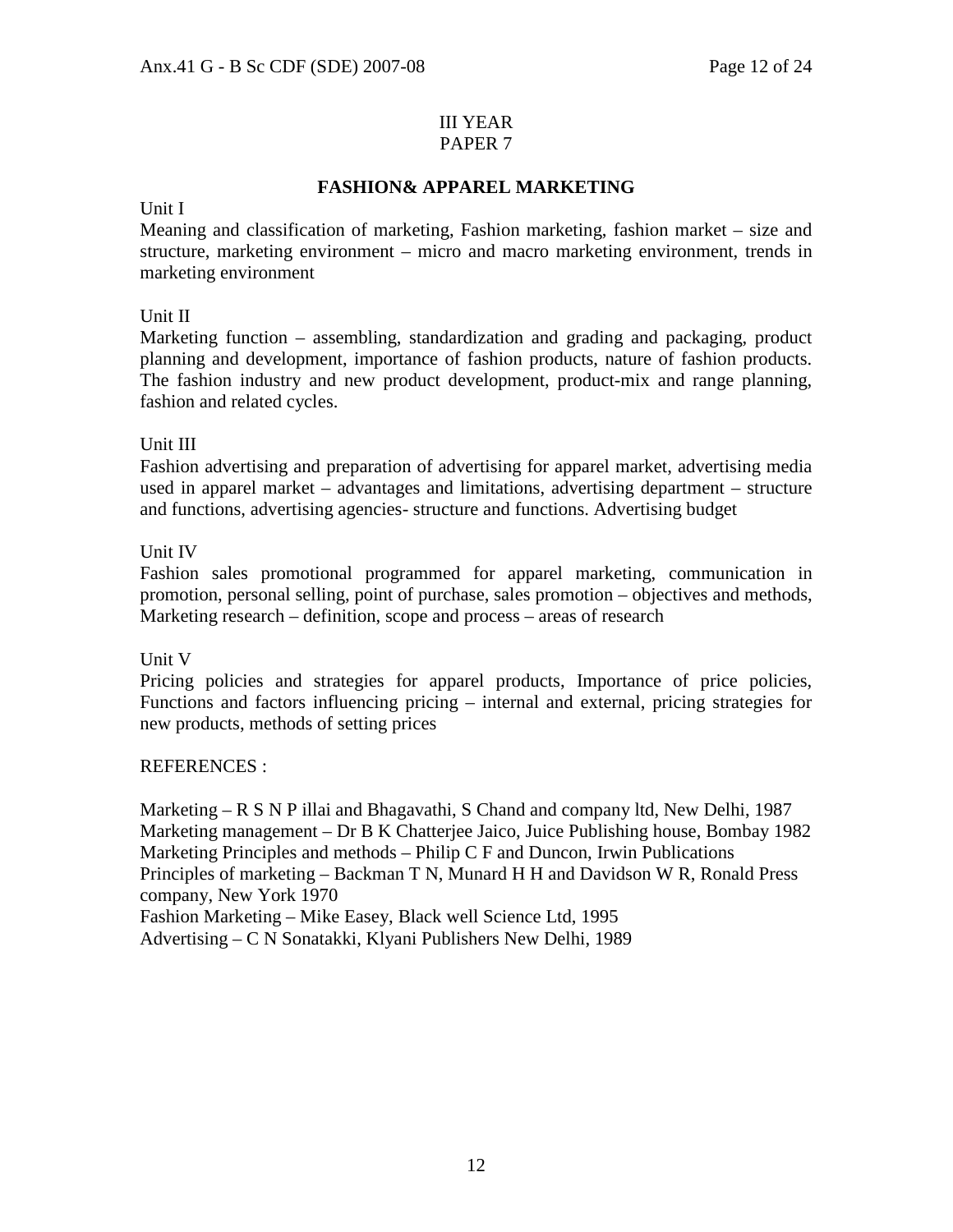#### III YEAR PAPER 8

# **APPAREL QUALITY AND MANAGEMENT**

### Unit I

Definition and scope of quality control – establishing merchandising standards – establishing raw material quality quality control specifications – quality control of raw material

# Unit II

Establishing processing quality specification – training quality control personnel – the quality standard control – quality control inspection, procedures for processing – quality control of finished garments – quality control and government contacts – quality control for packaging, warehousing and shipping – statistical quality control. Sampling plans –– wide quality standards.

# Unit III

Function of production control – production analysis – quality specifications – qualitative specifications – scope of apparel manufacturing activity –coordinating departmental activities – distribution of documents and records

# Unit IV

Type of control forms – basic production systems – principles for choosing a production a production system – evaluating production systems – flow process grids for production control – scheduling calculation, graph methods, scheduling bundles of varying amounts, mathematical formulas for scheduling – producing many styles simultaneously producing many styles consecutively in one line.

# Unit V

Functions of cost control, types of costs and expenses – apparel manufacturing cost categories – sales cost control, purchasing cost control, production cost control, administration cost control – cost ration policies – the manufacturing budget – cash flow controls – standard cost sheet, break – even charts .ISO 9000,14000& SA8000

### References :

Solinger, Jacob, Apparel manufacturing analysis, Newyork, Textiles books, 1961 Solinger, Jacob, Apparel Manufacturing handbook, analsis principles and practice, Columbia media corp, 1988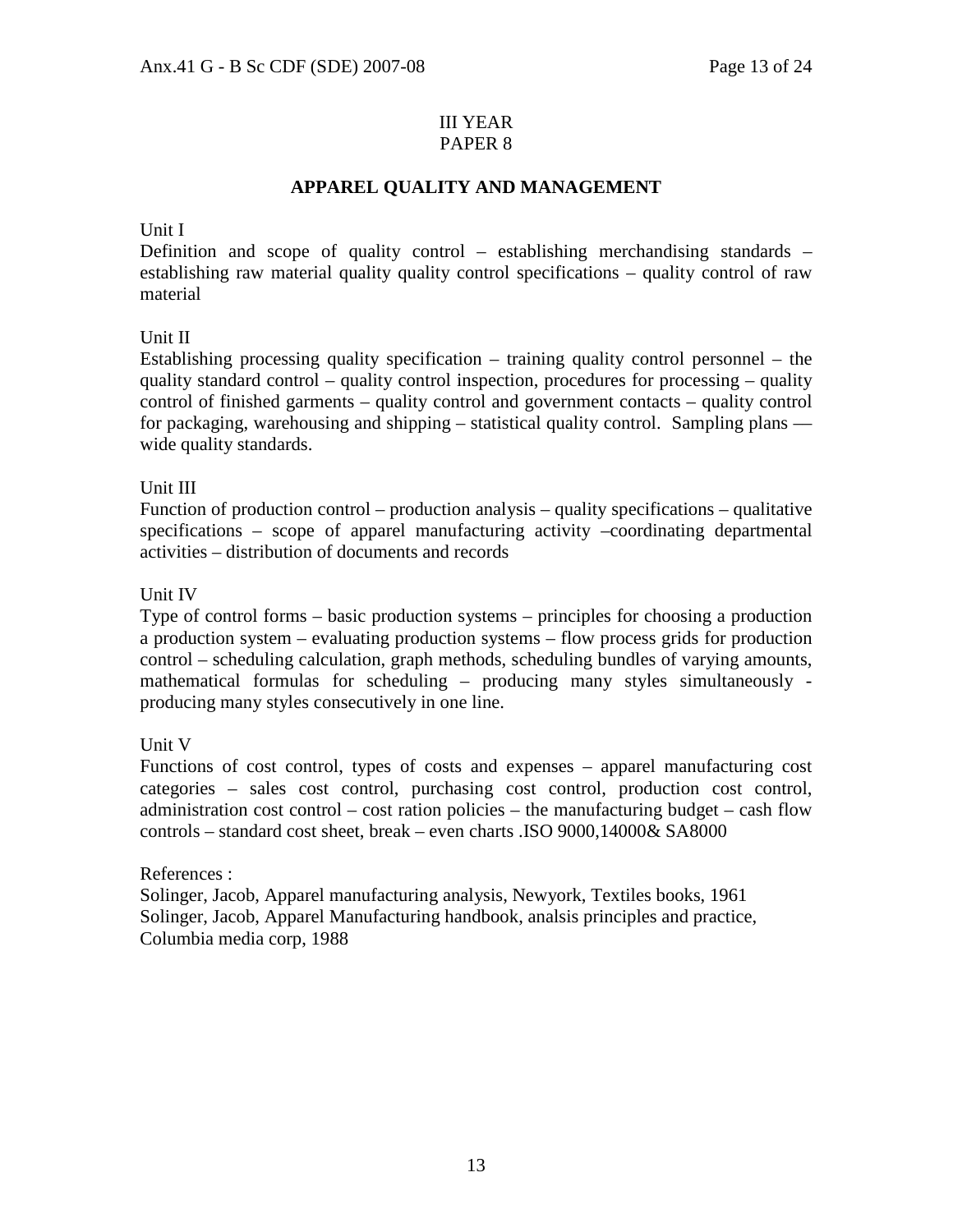# III YEAR PRACTICAL IV

# **TEXTILE WET PROCESSING**

# **Preperation of samples for Processing**

1Desizing 2Scouring 3Bleaching

# **Dye the given Fabric using suitable dye**

1Direct Dye 2Vat Dyes 3Disperse Dyes 4Reactive Dyes 5Acid Dyes 6Basic Dyes

# 1. Preperation of Sample for Printing

- Cotton
- Polyester
- Silk
- 2. Create Design with Block Printing Vegetable / Wooden Blocks All over Design (single or double colour) Border Design (single or double colour)
- 3. Create Design for Chest prints or neck or yoke Designs with Stencil Printing Single or Double colour
- 4 Tie and Dye Designs with any of the three following methods
	- Methods Pegging & Clipping, Tying, Tritic, Marbling, Knotting, Binging, Stripes and Checks
	- Single colour
	- Double colour
	- Multi colour
- 5 Batik Printing
	- Single colour
	- Double colour
	- Crackled effect
- 6. Print a design using Screen Printing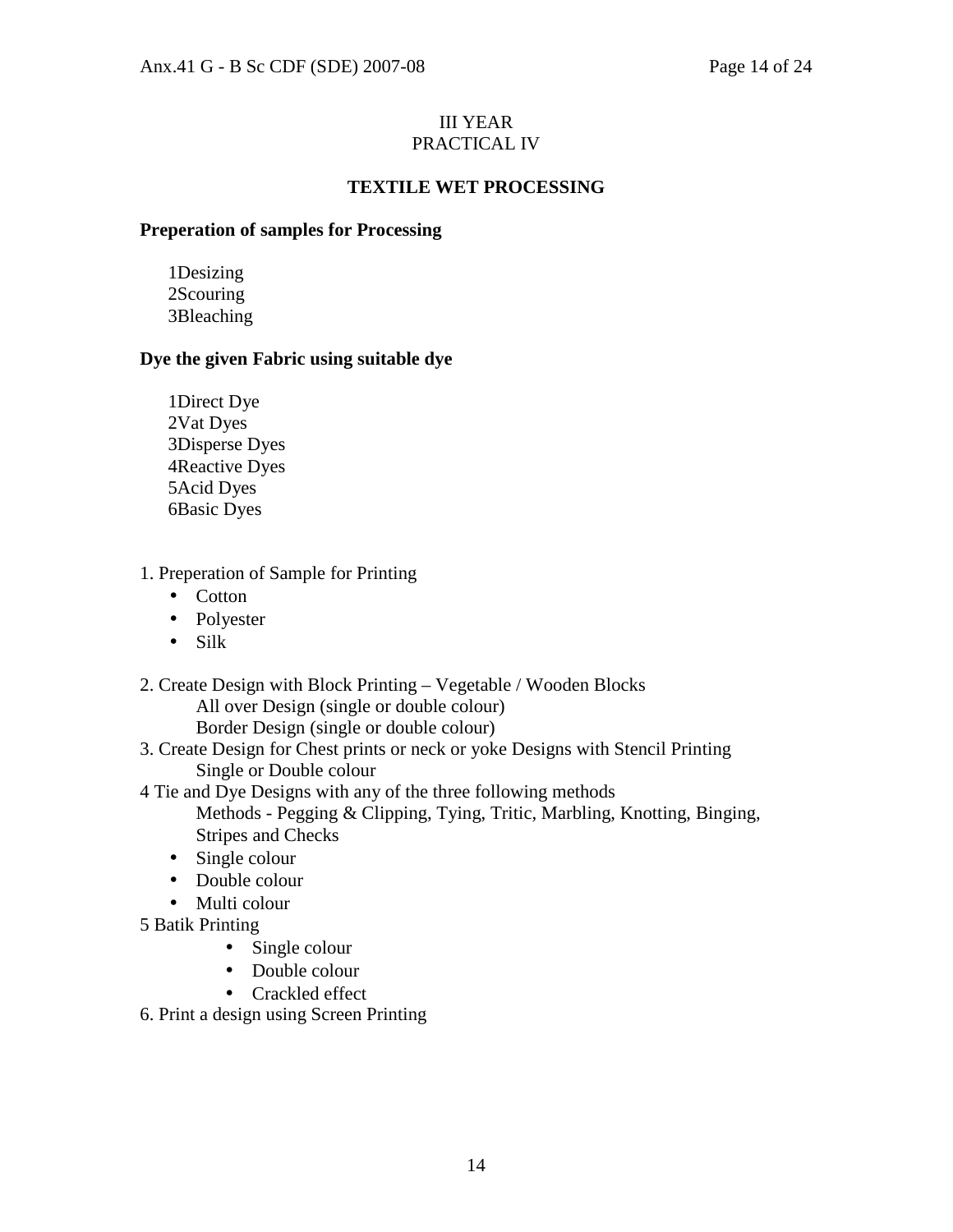# III YEAR PRACTICAL V

# **COMPUTER AIDED DESIGN**

Create the following designs 1. Motifs / small Designs Embroidery Designs for Kerchiefs, Necklines Chest prints for T-Shirt 2. Children's Garments Jabla – different styles Frocks - different styles Middi &tops - different styles 3. Women's Garments Churidhar - different styles Full gowns - different styles Middi & tops - different styles Princess line Dress - different styles House coats, Aprons, Nighties 4. Men's Garments S B Vest T-Shirt - different styles Shirts - different styles Kurta Pyjama - different styles 5. Create logos for branded companies 6. Create label for garments / companies 7. Prepare charts for production planning and scheduling

8Application of Colour Harmony in Design

- Monochromatic colour harmony
- Analogous colour harmony
- Complementary colour harmony
- Double complementary colour harmony
- Split complementary colour harmony
- Triad colour harmony
- Tetrad colour harmony
- Neutral colour harmony
- 9. Applications of Principles of Design in dress design
	- Balance formal and informal
	- Rhythm by line movement, gradation, repetition
	- Emphasis
	- Proportion
	- Harmony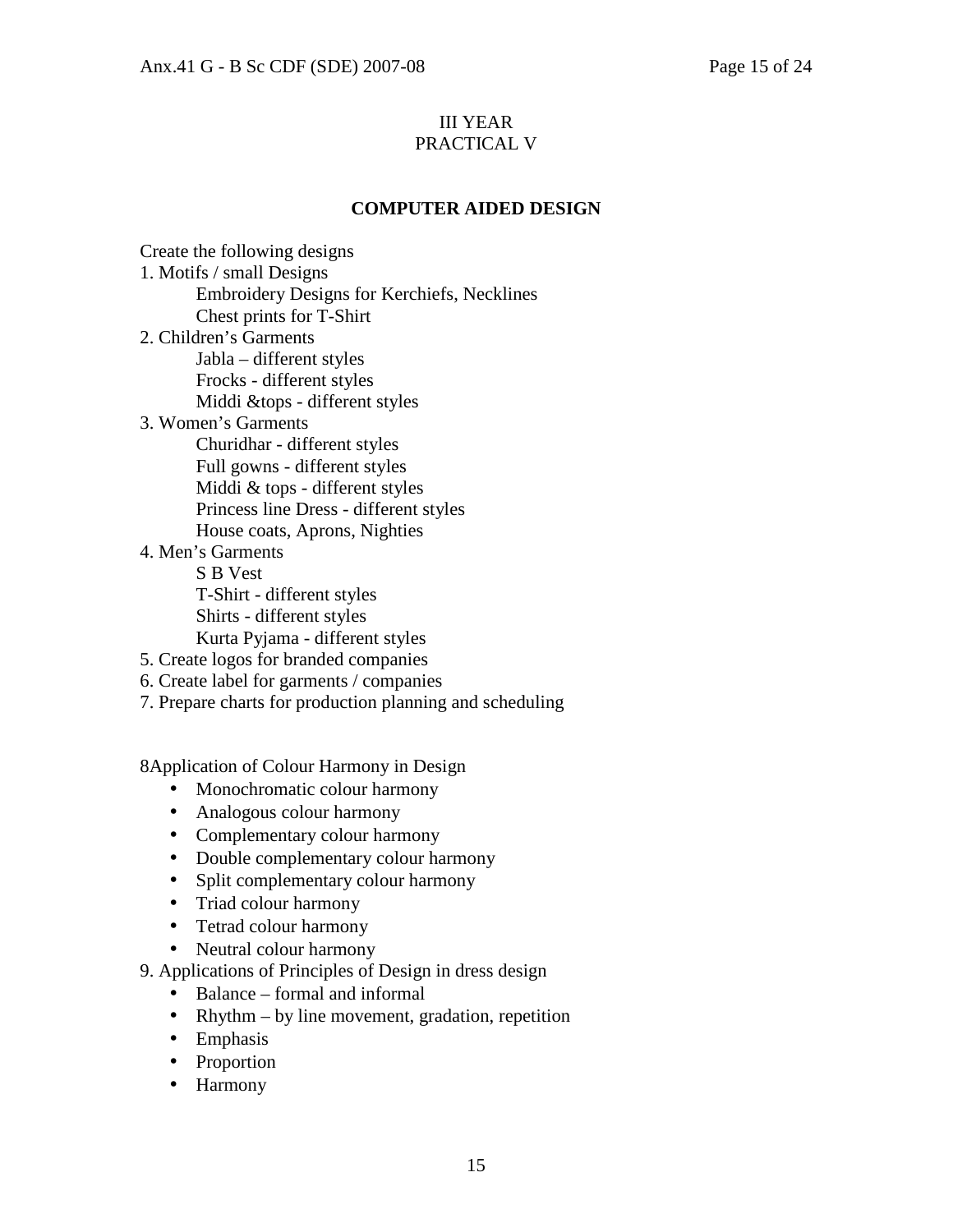10. Design garments for the following

- Party wear women, men, children
- Sports wear tennis, basketball / football ( men and women ), golf, any other
- Fashion show– children, men and women
- Winter wear– children, men and women
- Summer wear children, men and women
- Spring wear children, men and women
- School uniforms preschool, school, higher secondary and college going students – boys and girls
- 11 Prepare pattern for the following
	- Bib
	- Jabla
	- Knicker
- 12. Grade the following patterns
	- Bodice front
	- Bodice Back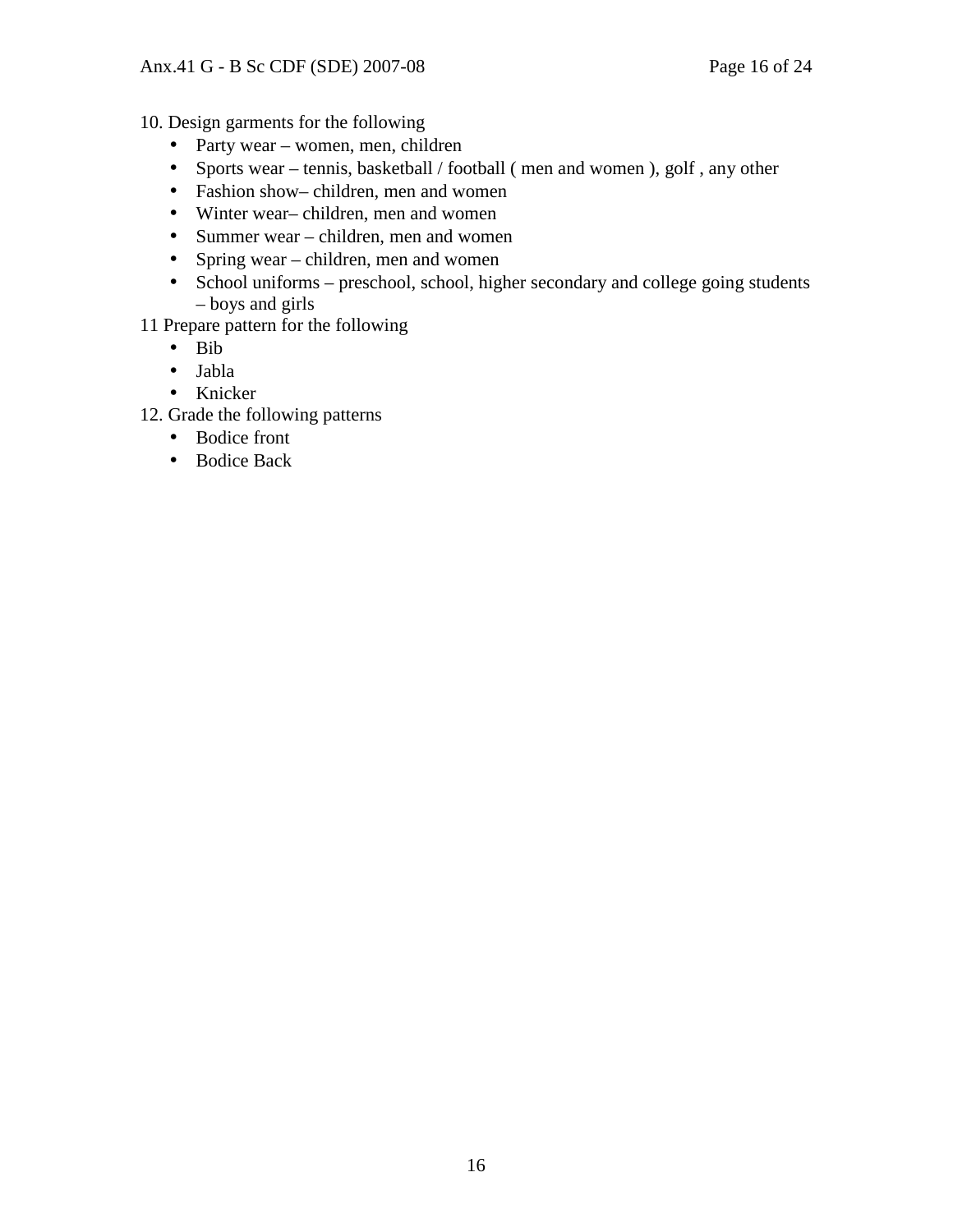#### **FASHION DESIGNING&SEWING TECHNOLOGY**

**Time : 3 Hrs** Max: 100

**Note : Answer ANY FIVE questions. All question carry equal Marks.(20 X 5=100)** 

- 1. Explain about the terms related to Fashion industry
- 2. Explain the concept of color theory in detail.
- 3. Write shot notes on the parts of Sewing machine and its functions
- 4. Compare and contrast the Over lock machine & Flat lock machine
- 5. Explain how will you maintain the sewing machine and maintenance procedures should be adopted.
- 6. Draw a neat sketch of Band knife cutting machine and explain.
- 7. Explain the process of Pressing & Finishing in detail.
- 8. What are the sewing federal standards for stitches & write short notes on classification of stitches.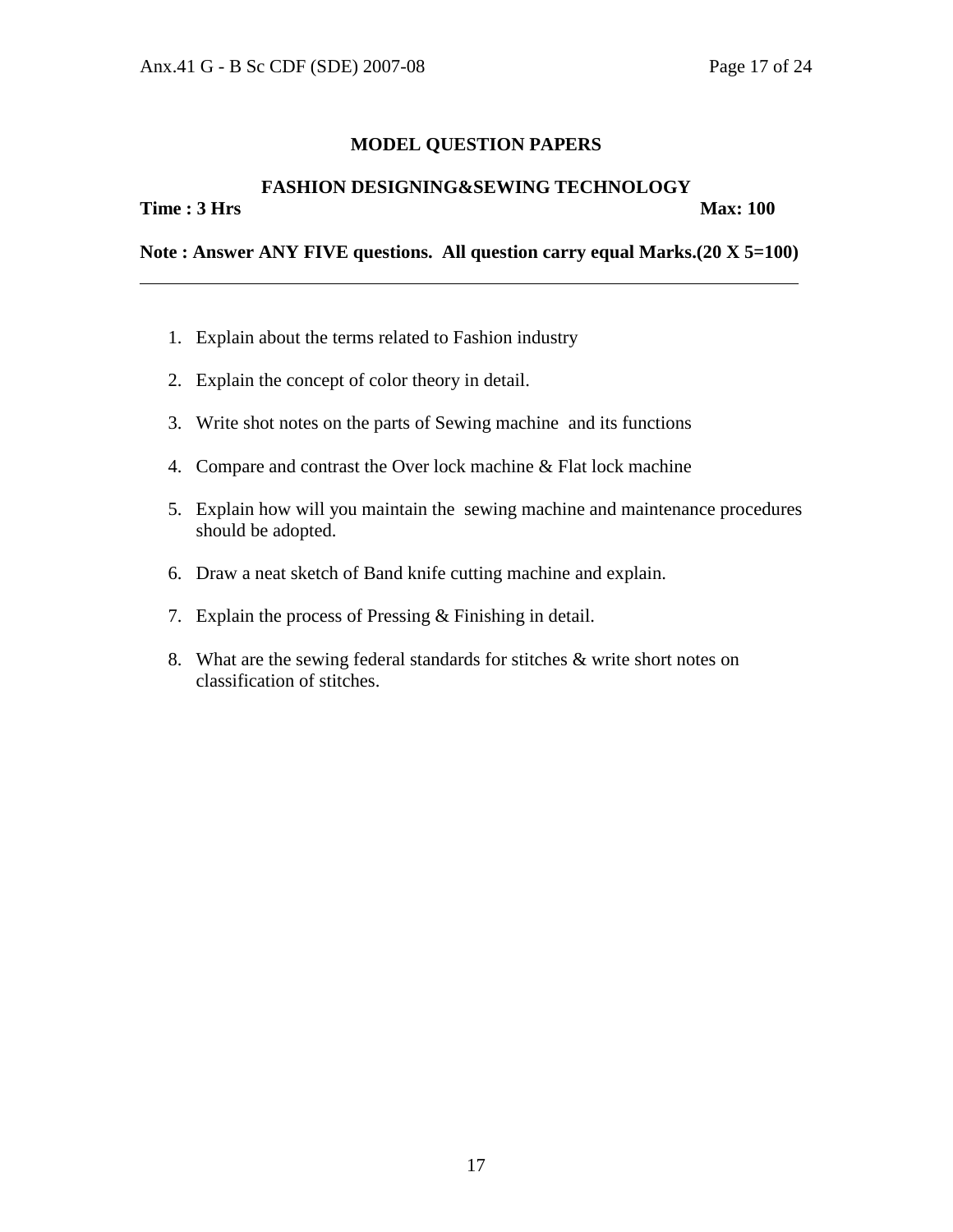#### **PRINCIPLES OF PATTERN MAKING AND GRADING Time : 3 Hrs** Max: 100

# **Note : Answer ANY FIVE questions. All question carry equal Marks.(20 X 5=100)**

- 1. Explain about the standard body measurements for Children, Men & women
- 2. Compare and contrast Drafting &Draping
- 3. Explain the concept of Fullness &Yokes

.

- 4. Write short notes on Seam & Seam finishes
- 5. What are the pattern alterations and how it can be applied.
- 6. Explain the concept of Grading and give its types
- 7. Explain the concept of Design and Asymmetric design
- 8. What are the fitting problems faced and also explain how to solve that problem.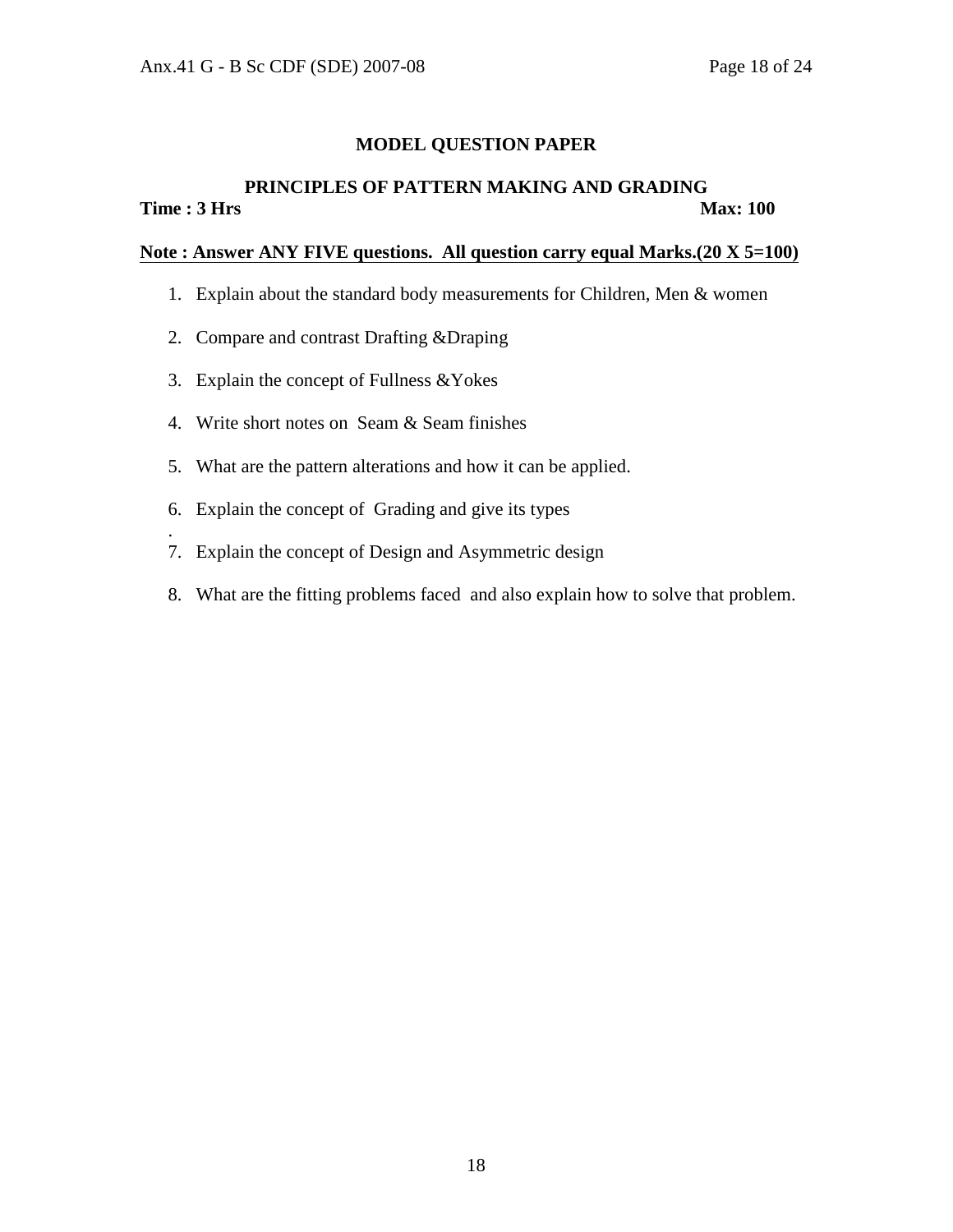# **FIBRE TO FABRIC**

**Time : 3 Hrs** Max: 100

### **Note : Answer ANY FIVE questions. All question carry equal Marks.(20 X 5=100)**

- 1.Write short notes on Classifications of Textile fiber explain in detail.
- 2. Explain about the primary &secondary properties of Textile fiber.
- 3. Compare the properties of wool and silk fiber . Eradicate
- 4. What are the process steps are to be followed in the manufacturing of Viscose rayon
- 5. Explain the sequence process of Spinning
- 6. Write short notes on Plain weave and its derivatives.
- 7.Compare and contrast the process of knitting and woven.
- 8. Write a detailed note on Non-Woven.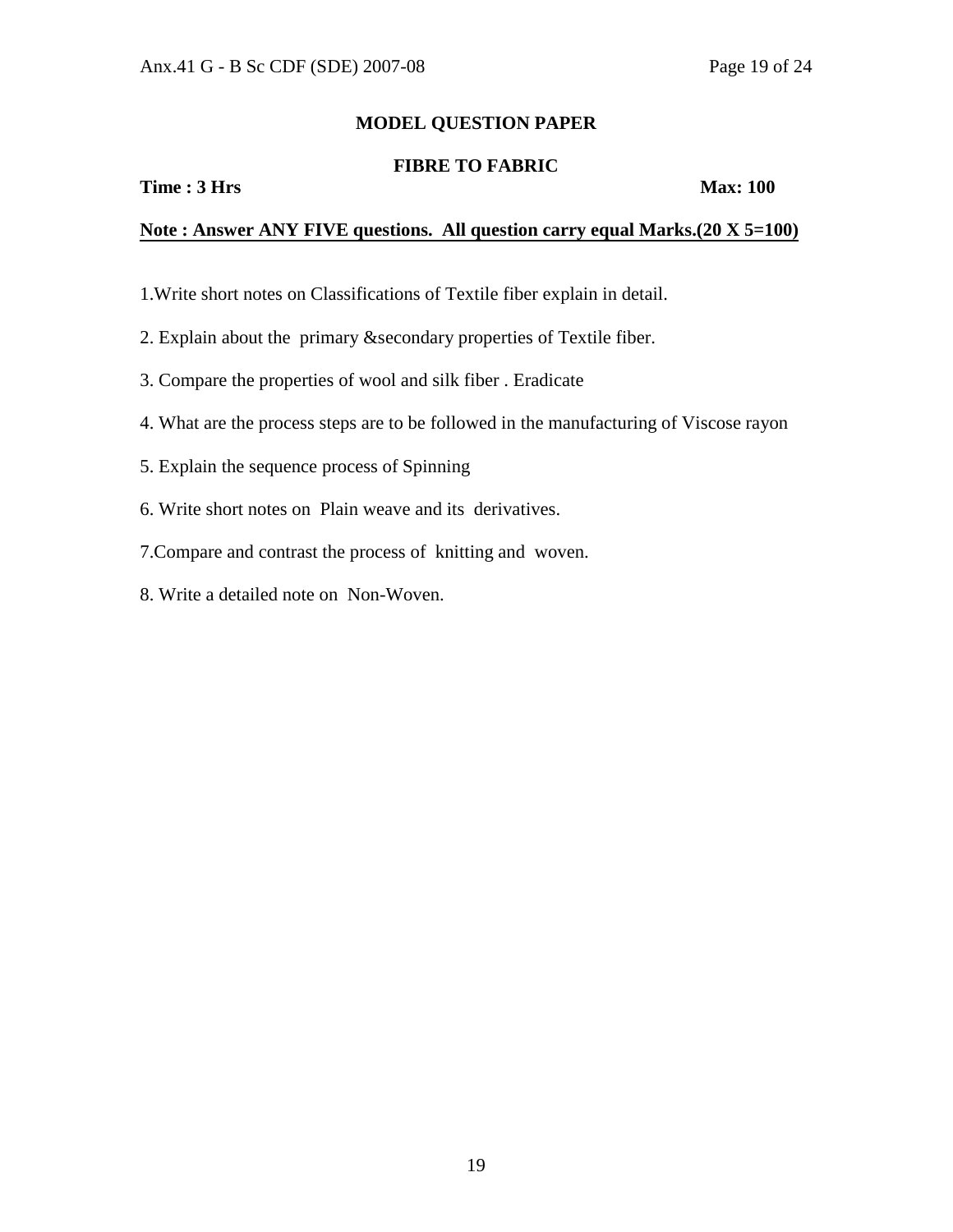# **FASHION &CLOTHING PSYCHOLOGY**

**Time : 3 Hrs** Max: 100

# **Note : Answer ANY FIVE questions. All question carry equal Marks.(20 X 5=100)**

1.What are the factors influencing the changes in fashion and justify your answer.

2. What are the fashion cycles and explain in detail.

3.Elucidate on Historic and Ethnic costumes.

4. Explain the concept of Visual merchandising of Fashion Industry.

5. What is the need for fashion Designer in an Fashion Industry and explain the role of Fashion Designer.

6.List out the Old Fashion Centers

7. Explain the concept of Merchandising and its tools

8.Compare and contrast the Fashion Model & Fashion Designer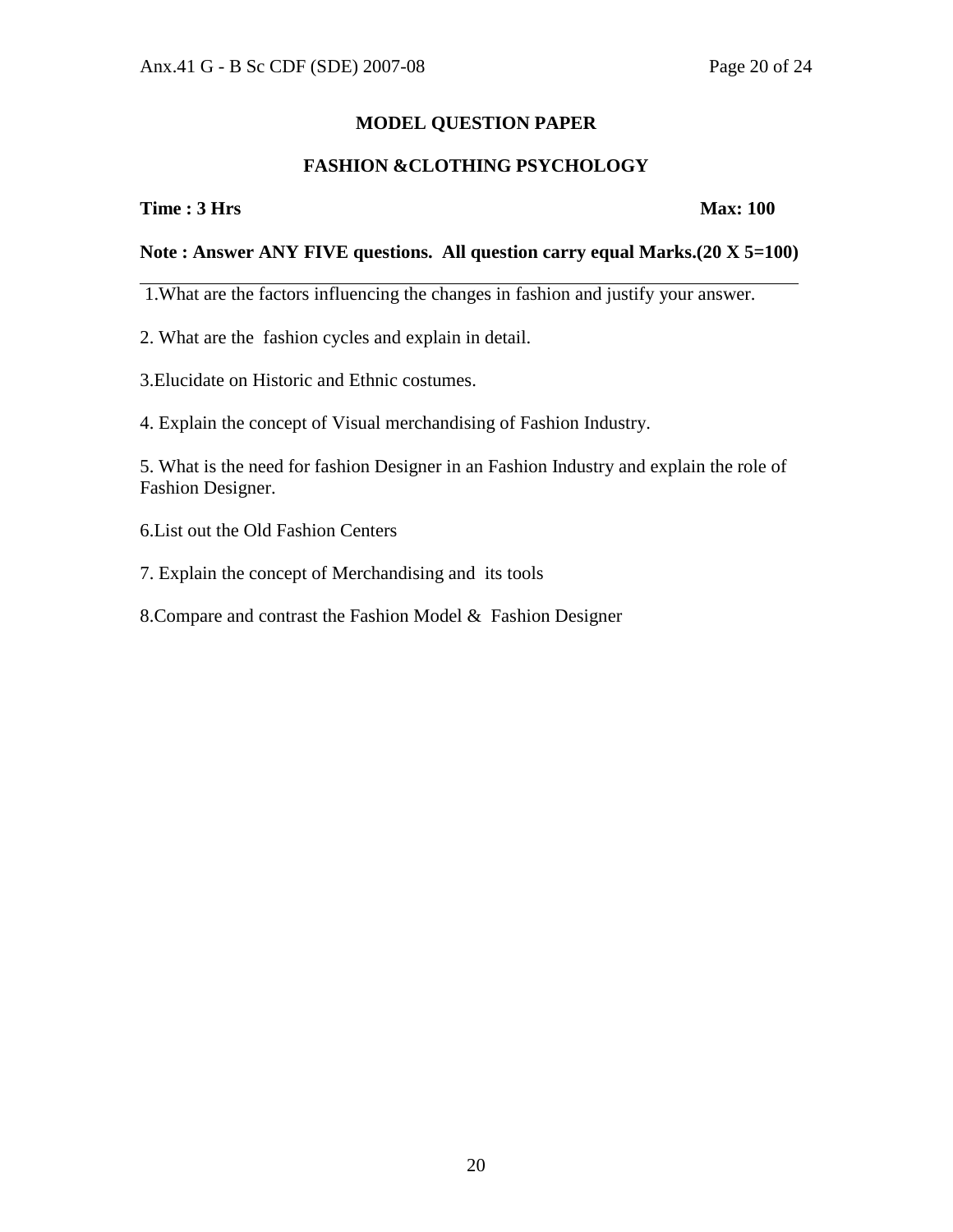# **ORGANIZATION OF GARMENT UNIT**

**Time : 3 Hrs** Max: 100

**Note : Answer ANY FIVE questions. All question carry equal Marks. (20 X 5=100)** 

- 1.Write short notes on the Role of Entrepreneurship.
- 2.List out the Institutions supporting Entrepreneurship.
- 3. Explain the role of Commercial bank in detail.
- 4.What are the various departments in garment unit and explain its functionalities.
- 5. How will draw an Industry layout and give short notes on all types.
- 6. Explain in detail about Export Shipment
- 7. Explain the role of Merchandising in an Apparel unit.
- 8. What are the Safety measures and Welfare should be adopted in Apparel industry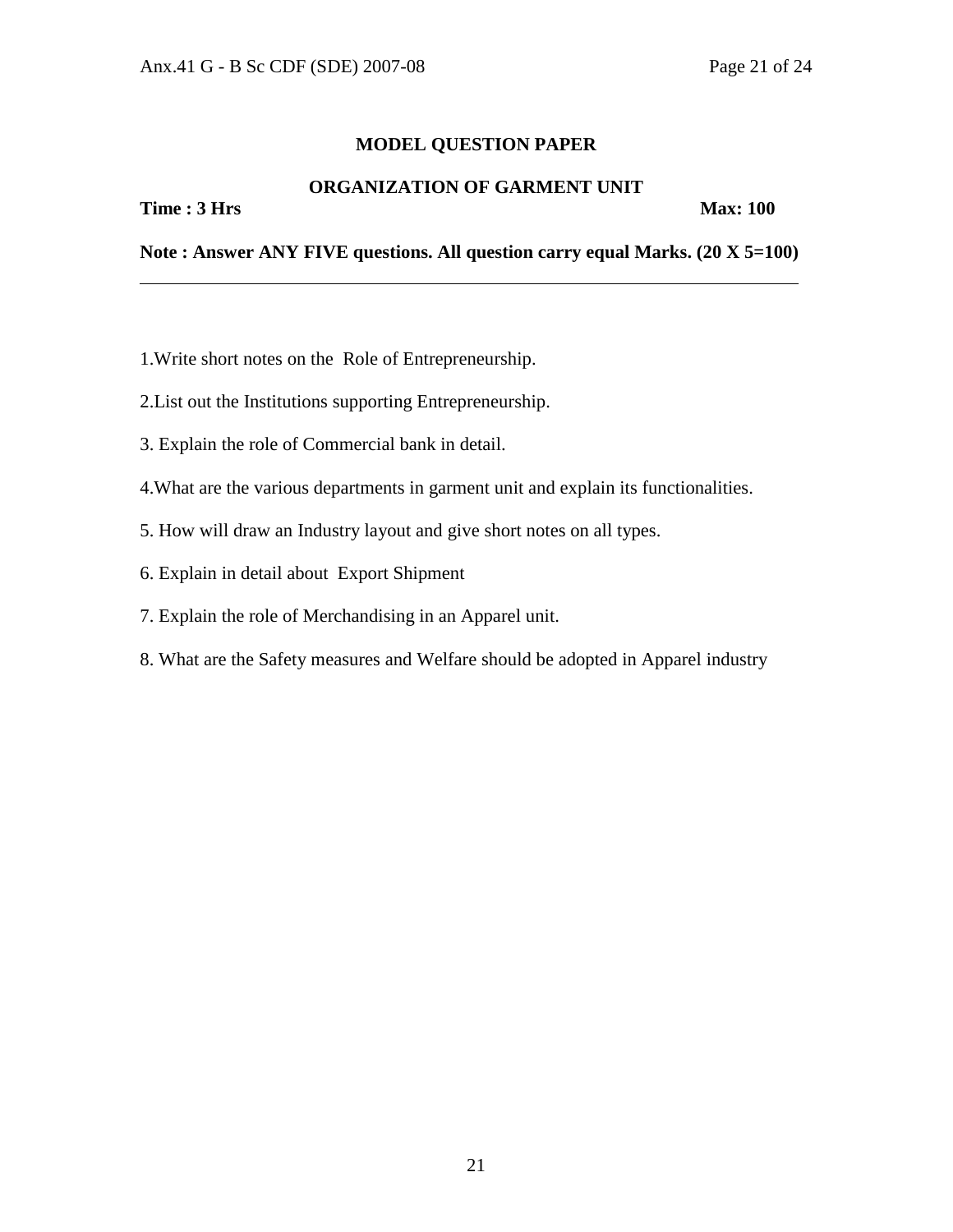#### **TEXTILE WET PROCESSING**

**Time : 3 Hrs** Max: 100

# **Note : Answer ANY FIVE questions. All question carry equal Marks.(20 X 5=100)**

- 1. Explain the Sequence processes of Wet Processing
- 2. List out the various methods of Mercerization and explain in detail.
- 3. Write a detailed note on the Classifications of Dyes.
- 4. Explain about Jigger dyeing machine and its functionality.
- 5. Explain Effluent treatment plan and what is the need for it?
- 6. What are the Printing techniques available and explain about each in detail.
- 7. Explain how Batik printing can be applied on Garments and also explain about Tie & Dye techniques.
- 8. Explain in detail about the types of Finishing methodologies.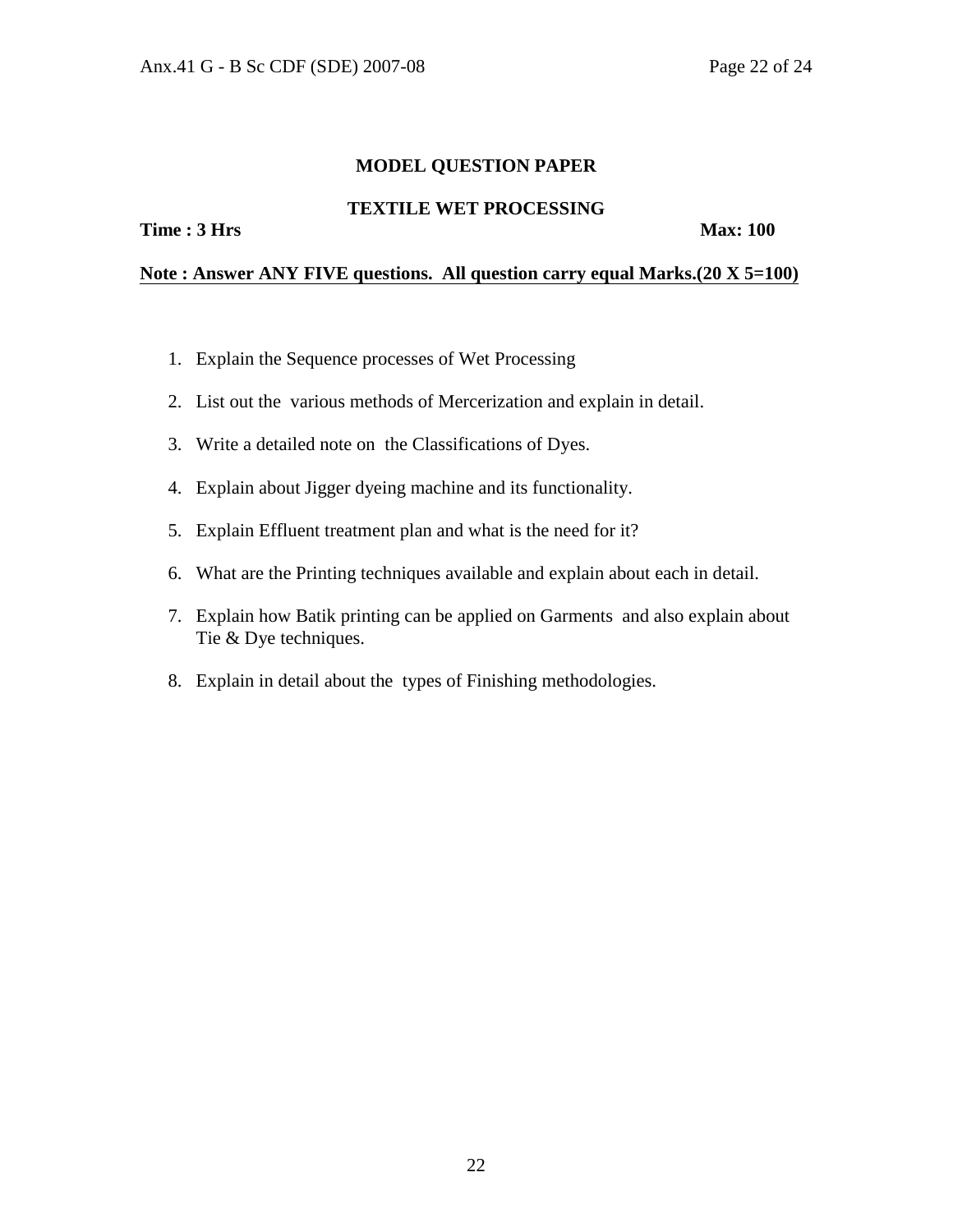# **FASHION &APPAREL MARKETING**

**Time : 3 Hrs** Max: 100

**Note : Answer ANY FIVE questions. All question carry equal Marks. (20 X 5=100)** 

**1.**Elucidate on the Classifications of Marketing.

2.Explain on Product mix &Range planning.

3.Explain in detail about fashion Advertising &Media.

4.What are the sales promotional for apparel marketing.

5.Explain the impact of marketing research in an Textile Industry.

6.List out the Pricing policies &strategy for apparel projects and explain in detail.

7.Explain Internal &External pricing strategy for Textile Industry.

8.Give the calculation for Calculating the price of Children garments.